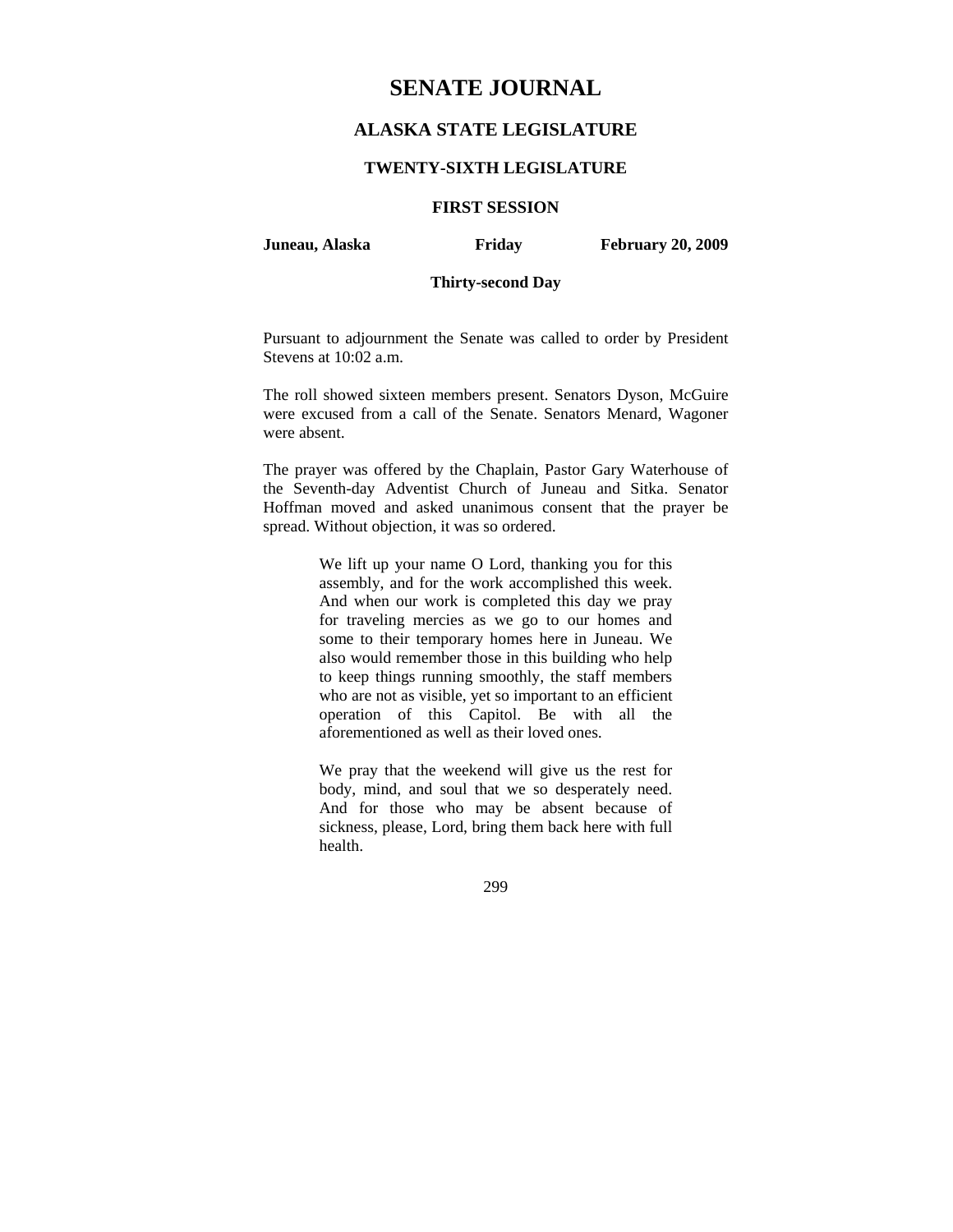Finally Lord, we thank you for our 50 wonderful, prosperous years as a state, and we look forward to the next 50. With optimism in our heart we can't help but think, "the best is yet to come."

In thy name I pray. Amen.

Senator Paskvan led the Senate in the Pledge of Allegiance.

#### **Certification**

Senator Ellis moved and asked unanimous consent that the journal for the thirty-first legislative day and House and Senate Joint Journal Supplement No. 4 be approved as certified by the Secretary. Without objection, it was so ordered.

#### **Standing Committee Reports**

### **SB 72**

The State Affairs Committee considered SENATE BILL NO. 72 "An Act relating to use of child safety seats and seat belts" and recommended it be replaced with

#### CS FOR SENATE BILL NO. 72(STA)

Signing do pass: Senator Menard, Chair; Senators French, Meyer, Paskvan, Kookesh.

The following previously published fiscal information applies:

 Fiscal Note No. 1, zero, Department of Transportation and Public Facilities

The bill was referred to the Rules Committee.

### **SB 79**

The State Affairs Committee considered SENATE BILL NO. 79 "An Act waiving payment of premiums for major medical insurance under the defined benefit retirement plan for public employees for disabled peace officers who have at least 20 years of credited service as peace officers" and recommended it be replaced with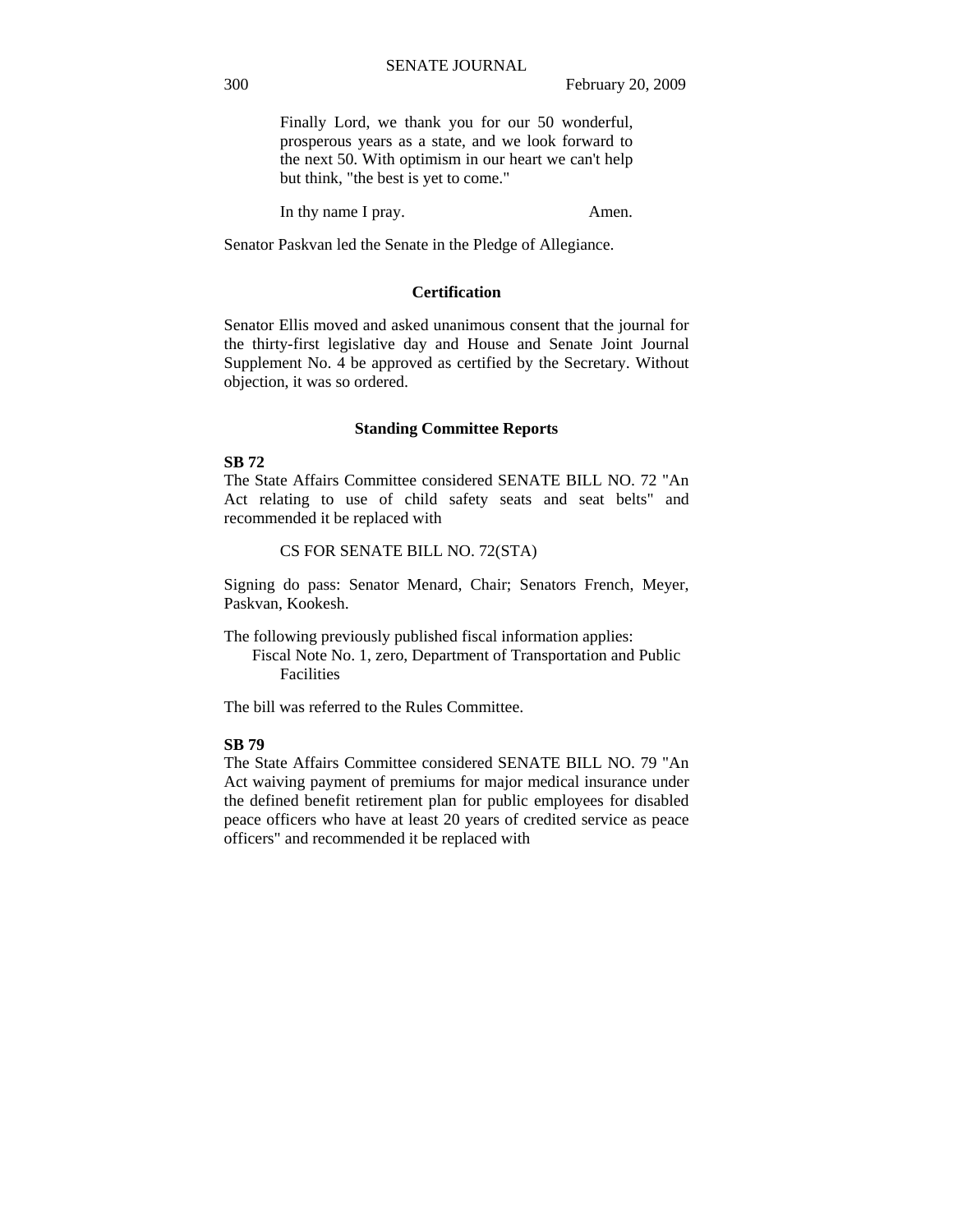February 20, 2009 301

CS FOR SENATE BILL NO. 79(STA) "An Act waiving payment of premiums for major medical insurance under the defined benefit retirement plan for public employees who are disabled and have at least 20 years of credited service as peace officers; and providing for an effective date."

Signing do pass: Senator Menard, Chair; Senators French, Meyer, Paskvan, Kookesh.

The following fiscal information was published today: Fiscal Note No. 1, Department of Administration

The bill was referred to the Labor and Commerce Committee.

#### **Introduction and Reference of Senate Bills**

### **SB 117** SENATE BILL NO. 117 BY SENATOR MCGUIRE, entitled:

"An Act requiring the Department of Revenue to set the minimum price for cigarettes for sale by wholesalers and retailers; and prohibiting a wholesaler or retailer from selling at wholesale or retail cigarettes at a lower price than the price set by the Department of Revenue."

was read the first time and referred to the Labor and Commerce and Finance Committees.

#### **SB 118**

SENATE BILL NO. 118 BY SENATOR MCGUIRE, entitled:

"An Act relating to medical assistance coverage for traumatic brain injury services."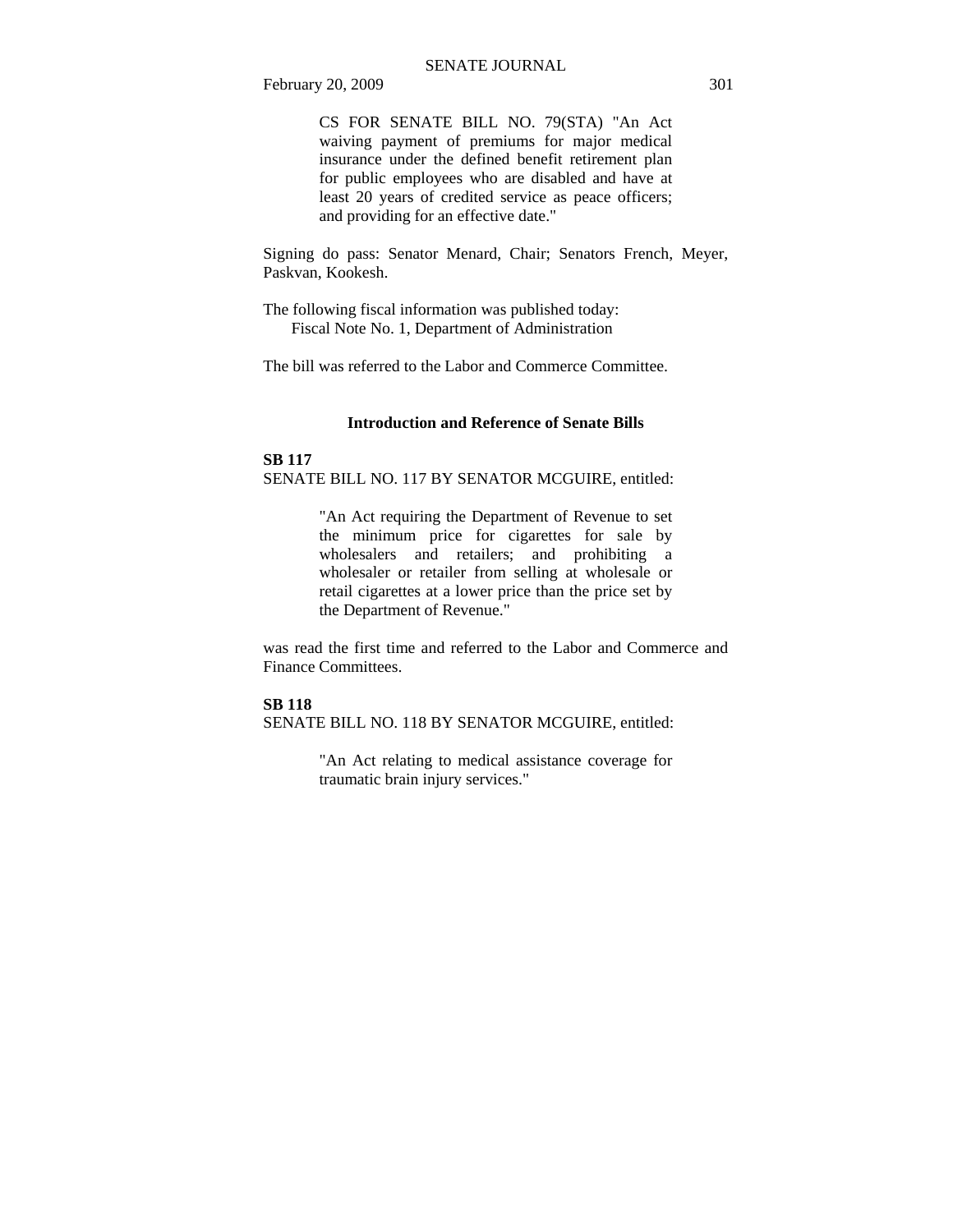was read the first time and referred to the Health and Social Services and Finance Committees.

### **SB 119**

SENATE BILL NO. 119 BY SENATORS THOMAS, Ellis, entitled:

"An Act relating to a state energy use reduction plan and energy efficiency improvement contracts and to energy audits of public buildings conducted by the Department of Transportation and Public Facilities; relating to agency capital budget requests; establishing an energy efficiency grant fund in the Alaska Housing Finance Corporation; and providing for an effective date."

was read the first time and referred to the Resources and Finance Committees.

#### **SB 120**

SENATE BILL NO. 120 BY SENATORS THOMAS, Ellis, entitled:

"An Act relating to an optional exemption from municipal property taxes for residential property."

was read the first time and referred to the Community and Regional Affairs and Finance Committees.

#### **SB 121**

SENATE BILL NO. 121 BY THE SENATE RESOURCES COMMITTEE, entitled:

> "An Act relating to energy efficiency for public facilities with the intent of reducing state operating costs."

was read the first time and referred to the Resources and Finance Committees.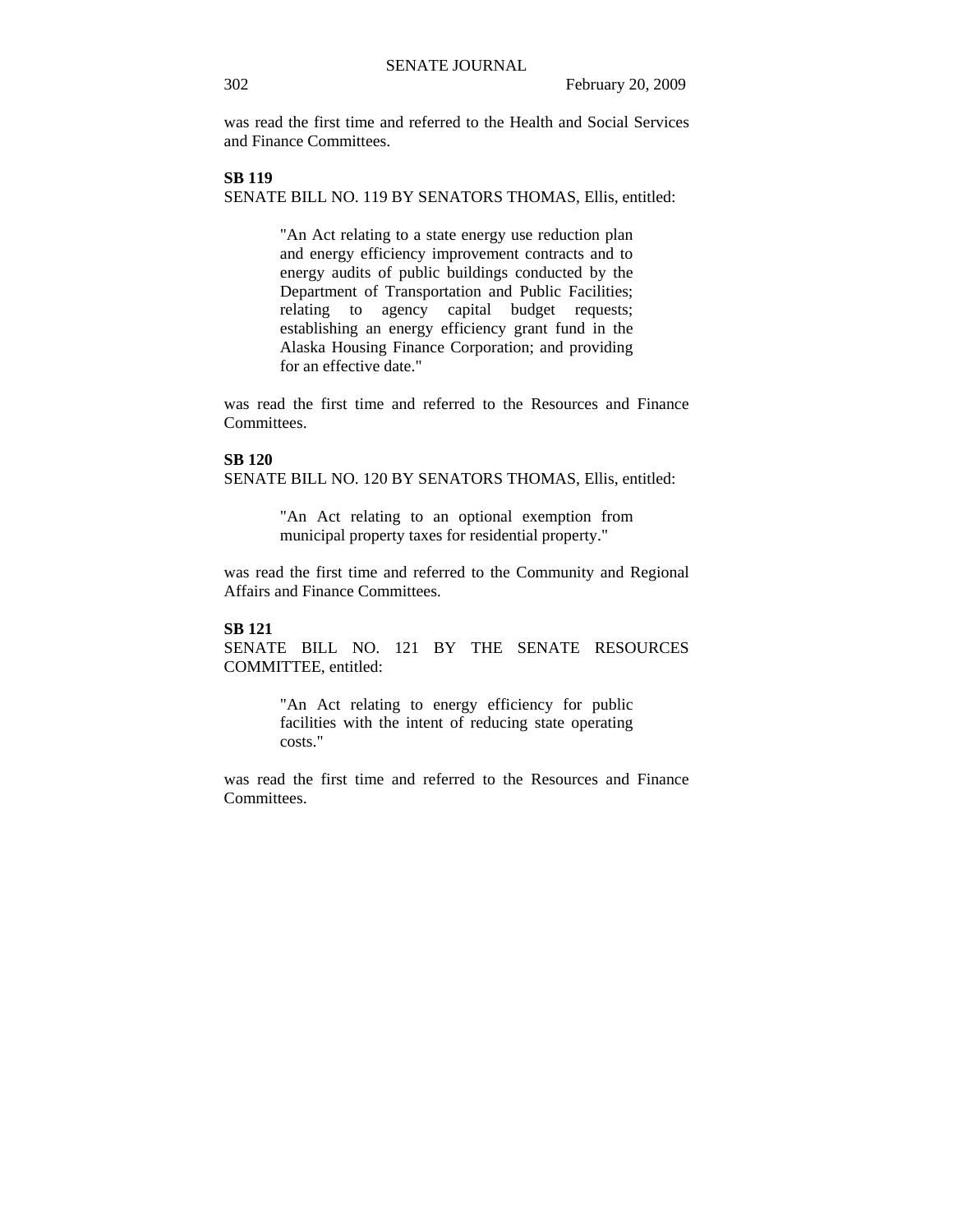#### **Consideration of the Calendar**

#### **Citations**

Honoring – Alaska Vocational Institute Senator(s) Elton, Stevens, Bunde, Davis, Dyson, Ellis, Hoffman, Huggins, Kookesh, McGuire, Menard, Meyer, Olson, Paskvan, Stedman, Therriault, Thomas, Wagoner, Wielechowski Representative(s) Kerttula, Munoz

Honoring – Lynn Marie Barnes

Senator(s) Elton, Stevens, Bunde, Davis, Dyson, Ellis, French, Hoffman, Huggins, Kookesh, McGuire, Menard, Meyer, Olson, Paskvan, Stedman, Therriault, Thomas, Wagoner, Wielechowski Representative(s) Kerttula, Munoz

Honoring – Juneau Douglas High School Home Builders 2009 National Regional Construction Competition Senator(s) Elton, Stevens, Bunde, Davis, Dyson, Ellis, Hoffman, Huggins, Kookesh, McGuire, Menard, Meyer, Olson, Paskvan, Stedman, Therriault, Thomas, Wagoner, Wielechowski Representative(s) Kerttula, Munoz

Honoring – Hjalmar "Ofi" Olson Representative(s) Edgmon Senator(s) Hoffman, Stevens, Bunde, Davis, Dyson, Ellis, Elton, Huggins, Kookesh, McGuire, Menard, Meyer, Olson, Paskvan, Stedman, Therriault, Thomas, Wagoner, Wielechowski

In Memoriam – Dearl Wayne Gladden Representative(s) Chenault

Senator(s) Wagoner, Stevens, Bunde, Davis, Dyson, Ellis, Elton, Hoffman, Huggins, Kookesh, McGuire, Menard, Meyer, Olson, Paskvan, Stedman, Therriault, Thomas, Wielechowski

Senator Ellis moved and asked unanimous consent that the citations be adopted. Without objection, the citations were adopted and referred to the Secretary for transmittal.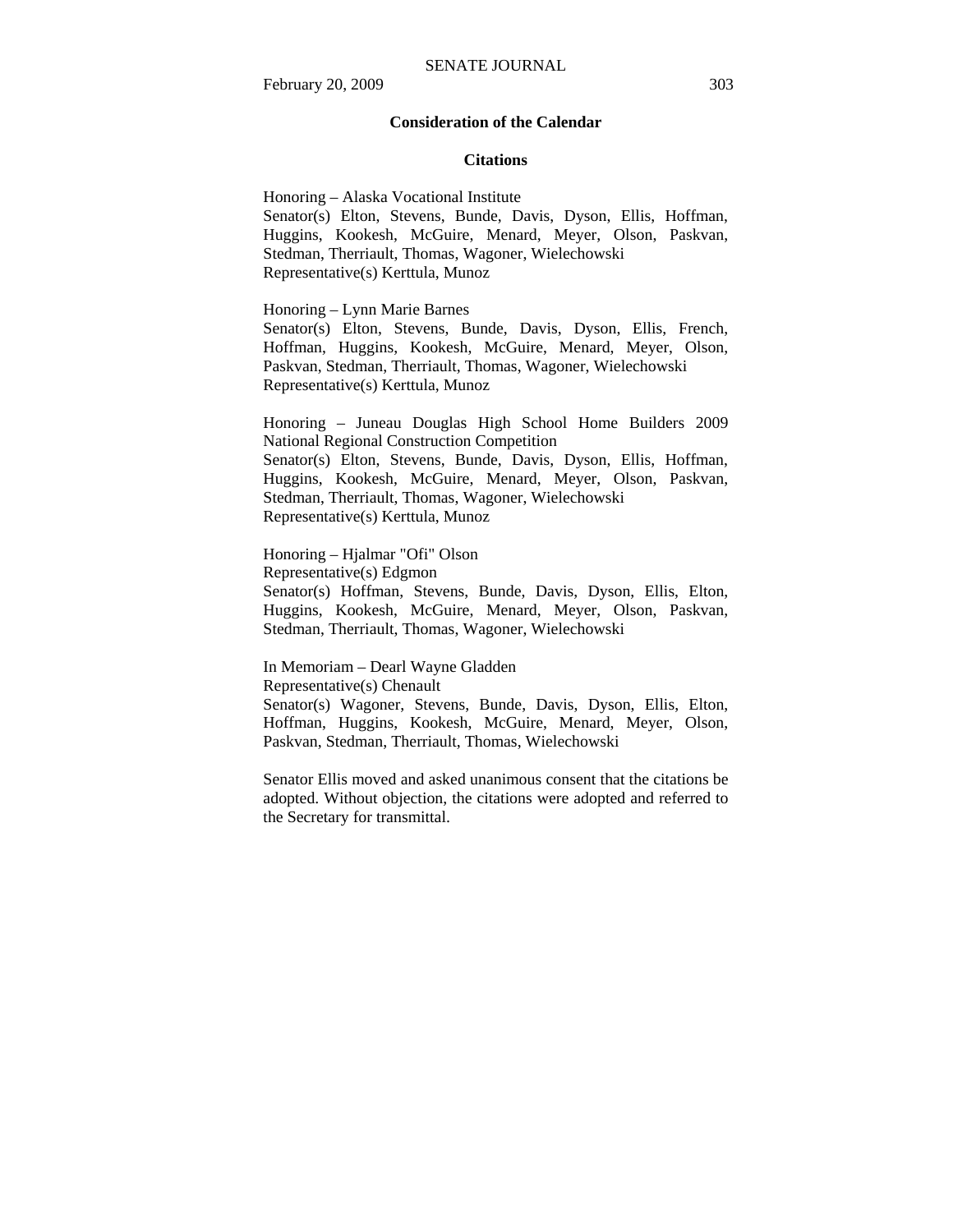#### **Unfinished Business**

### **SB 106**

Senator Therriault moved and asked unanimous consent to be shown as a cosponsor on SENATE BILL NO. 106 "An Act disapproving all recommendations of the State Officers Compensation Commission relating to the compensation, benefits, and allowances of state officers; and providing for an effective date." Without objection, it was so ordered.

### **HJR 12**

Senator Therriault moved and asked unanimous consent to be shown as a cross sponsor on HOUSE JOINT RESOLUTION NO. 12 Relating to the Ground-based Midcourse Defense System. Without objection, it was so ordered.

#### **HB 93**

Senator Therriault moved and asked unanimous consent to be shown as a cross sponsor on HOUSE BILL NO. 93 "An Act relating to unwanted telephone solicitations on a cellular or mobile telephone and making those calls to cellular or mobile telephones registered with the national do not call registry violations of the Alaska Unfair Trade Practices and Consumer Protection Act." Without objection, it was so ordered.

Senator French moved and asked unanimous consent to be excused from a call of the Senate on February 23, to morning plane time. Without objection, Senator French was excused.

#### **Announcements**

Announcements are at the end of the journal.

#### **Adjournment**

Senator Ellis moved and asked unanimous consent that the Senate stand in adjournment until 11:00 a.m., February 23, 2009. Without objection, the Senate adjourned at 10:21 a.m.

> Kirsten Waid Secretary of the Senate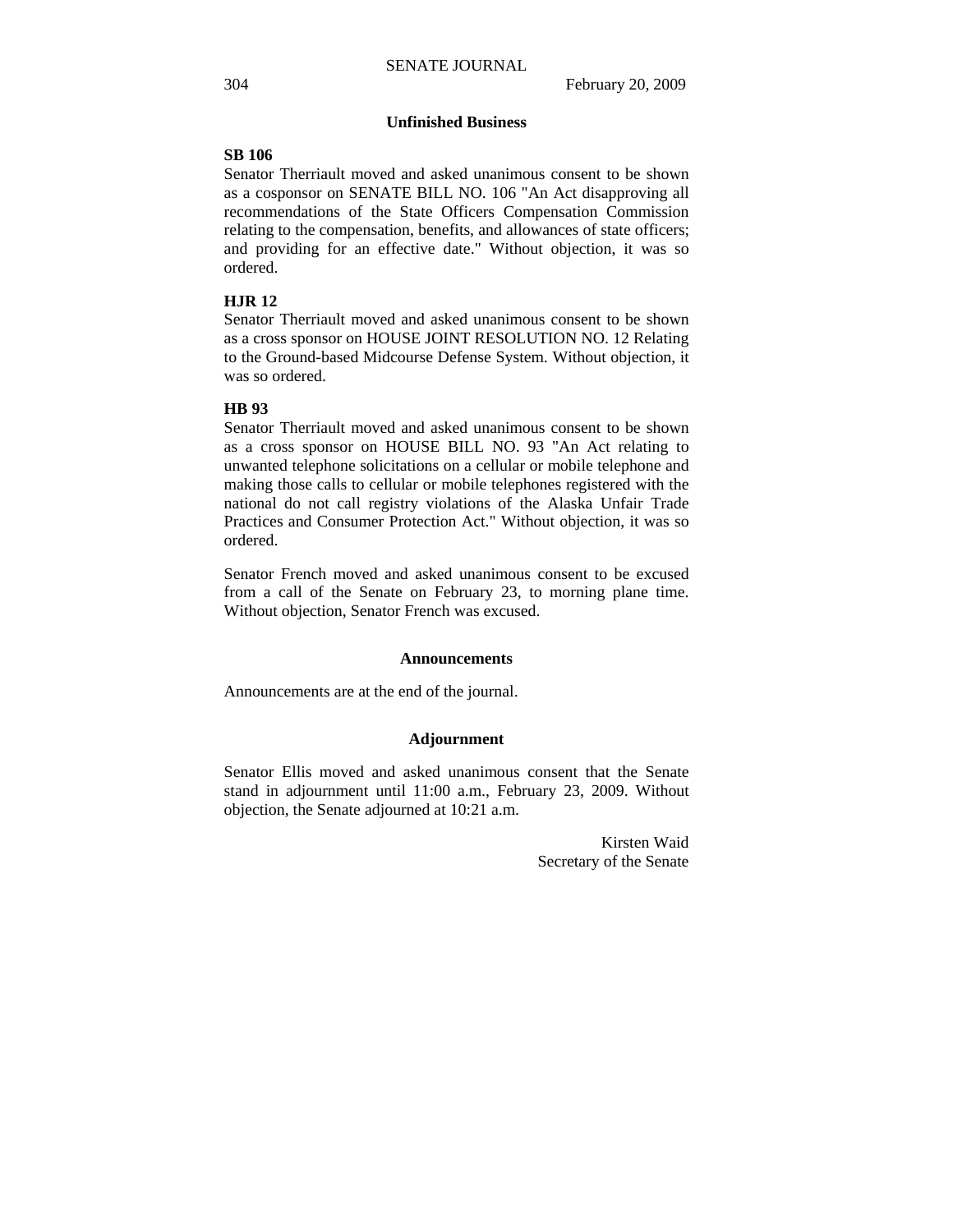February 20, 2009 305

#### **Announcements**

Americans with Disabilities Act Notice - Persons with disabilities who require special accommodation or alternative communication formats to access committee meetings may contact the appropriate committee office or the Legislative Information Office in their community. Reasonable advance notice is needed to accommodate the request. For further information, call the ADA Coordinator at 465-3854 Voice/465-4980 TDD.

### **STANDING COMMITTEES**

+ indicates teleconference

= indicates bill previously heard/scheduled

## **COMMUNITY & REGIONAL AFFAIRS**

| <b>Feb 24</b> | <b>Tuesday</b><br>No Meeting Scheduled  | <b>Beltz 211</b> | 3:30 PM   |
|---------------|-----------------------------------------|------------------|-----------|
| <b>Feb 26</b> | <b>Thursday</b><br>No Meeting Scheduled | <b>Beltz 211</b> | $3:30$ PM |
|               |                                         |                  |           |

**EDUCATION**

| Feb 20          | Friday                                  | <b>Beltz 211</b>                                             | 8:00 AM |
|-----------------|-----------------------------------------|--------------------------------------------------------------|---------|
| $+$             | Overview: Moore v. State                |                                                              |         |
| <b>Feb 20</b>   | Friday                                  | <b>Senate Finance 532</b>                                    | 9:00 AM |
|                 | Joint w/Senate Finance                  |                                                              |         |
| $+$             |                                         | Presentation by the Alaska Seismic Hazards Safety Commission |         |
| <b>Feb 23</b>   | <b>Monday</b>                           | Beltz 211                                                    | 8:00 AM |
| SB 102<br>$+$   |                                         | RAISE COMP. SCHOOL ATTENDANCE AGE/TRUANCY                    |         |
|                 | <b>Bills Previously Heard/Scheduled</b> |                                                              |         |
| $\pm =$ SB 33   | POSTSECONDARY SCHOLARSHIPS              |                                                              |         |
| <b>Feb 25</b>   | Wednesday                               | <b>Beltz 211</b>                                             | 8:00 AM |
|                 | No Meeting Scheduled                    |                                                              |         |
| <b>Feb 27</b>   | Friday                                  | <b>Beltz 211</b>                                             | 8:00 AM |
| SB 18<br>$^{+}$ | POSTSECONDARY MEDICAL EDUC. PROG.       |                                                              |         |
|                 | <b>Bills Previously Heard/Scheduled</b> |                                                              |         |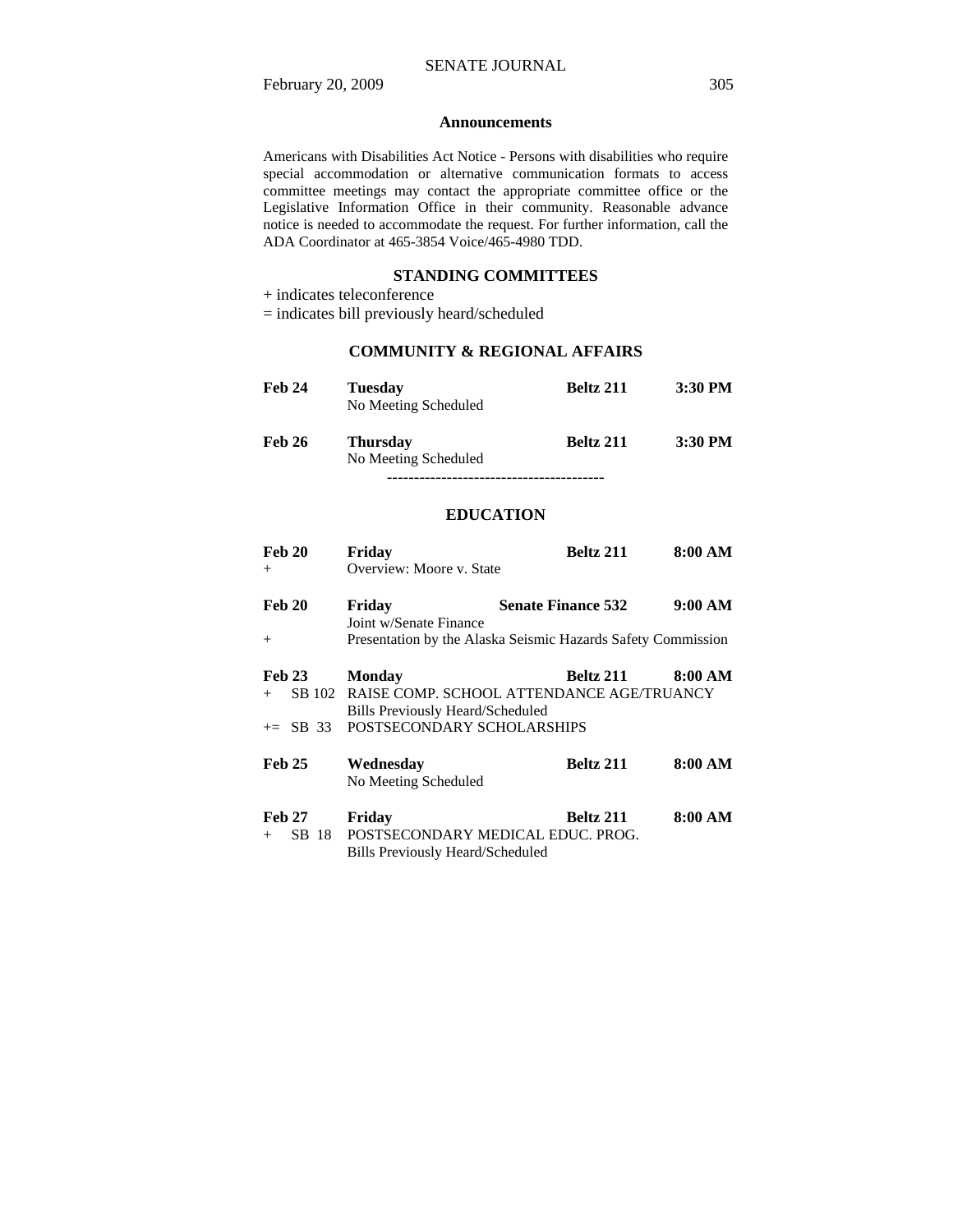## **FINANCE**

|               | Feb 20        | Friday                                           | <b>Senate Finance 532</b>                                                                | 9:00 AM |
|---------------|---------------|--------------------------------------------------|------------------------------------------------------------------------------------------|---------|
|               |               | Joint w/ Senate Education Cmte                   |                                                                                          |         |
| $^{+}$        |               | Presentations:                                   |                                                                                          |         |
|               |               | Alaska Seismic Hazards Safety Commission         |                                                                                          |         |
|               |               | by Dr. John Aho, Chair                           |                                                                                          |         |
|               |               | -- Testimony <invitation only="">--</invitation> |                                                                                          |         |
| $^{+}$        |               | <b>Bills Previously Heard/Scheduled</b>          |                                                                                          |         |
|               | <b>Feb 23</b> | <b>Monday</b>                                    | <b>Senate Finance 532</b>                                                                | 9:00 AM |
|               |               | + SB 115 RURAL ENERGY ASSISTANCE PROGRAM         |                                                                                          |         |
|               |               | + SB 116 APPROP: RURAL ENERGY ASSISTANCE         |                                                                                          |         |
|               |               |                                                  | + SB 93 MUNICIPAL AIR QUALITY PROPERTY TAX CREDIT                                        |         |
|               |               | <b>Bills Previously Heard/Scheduled</b>          |                                                                                          |         |
| <b>Feb 24</b> |               | <b>Tuesday</b>                                   | <b>Senate Finance 532</b>                                                                | 9:00 AM |
| $+$           |               | <b>Bills Previously Heard/Scheduled</b>          |                                                                                          |         |
|               |               |                                                  |                                                                                          |         |
|               |               |                                                  |                                                                                          |         |
| <b>Feb 25</b> |               |                                                  |                                                                                          |         |
|               |               |                                                  | Wednesday Senate Finance 532 9:00 AM<br>+ SB 45 VETERANS' CEMETERIES/FUND/LICENSE PLATES |         |
|               |               | + SB 13 MEDICAL ASSISTANCE ELIGIBILITY           |                                                                                          |         |
|               | $+$ SB 87     | <b>MEDICAL ASSISTANCE ELIGIBILITY</b>            |                                                                                          |         |
| $+$           |               | <b>Bills Previously Heard/Scheduled</b>          |                                                                                          |         |
|               |               |                                                  |                                                                                          |         |
| <b>Feb 26</b> |               | Thursday                                         | <b>Senate Finance 532</b>                                                                | 9:00 AM |
| $^{+}$        |               | <b>Bills Previously Heard/Scheduled</b>          |                                                                                          |         |
|               | <b>Feb 27</b> | Friday                                           | <b>Senate Finance 532</b>                                                                | 9:00 AM |
|               |               | + SB 24 LOUIS MILLER BRIDGE                      |                                                                                          |         |
|               |               |                                                  | + SB 25 RICHARD DEWEY DUVALL FERRY TERMINAL                                              |         |
| $+$           | SB 57         | <b>CHARTER SCHOOL FUNDING</b>                    |                                                                                          |         |
|               |               | <b>Bills Previously Heard/Scheduled</b>          |                                                                                          |         |
|               |               |                                                  |                                                                                          |         |

# **HEALTH & SOCIAL SERVICES**

| Feb 20 | Friday                               | <b>Butrovich 205</b> | 1:30 PM |
|--------|--------------------------------------|----------------------|---------|
| $^{+}$ | Presentation by Alaska Native Tribal |                      |         |
|        | <b>Health Consortium</b>             |                      |         |
| $^{+}$ | Bills Previously Heard/Scheduled     |                      |         |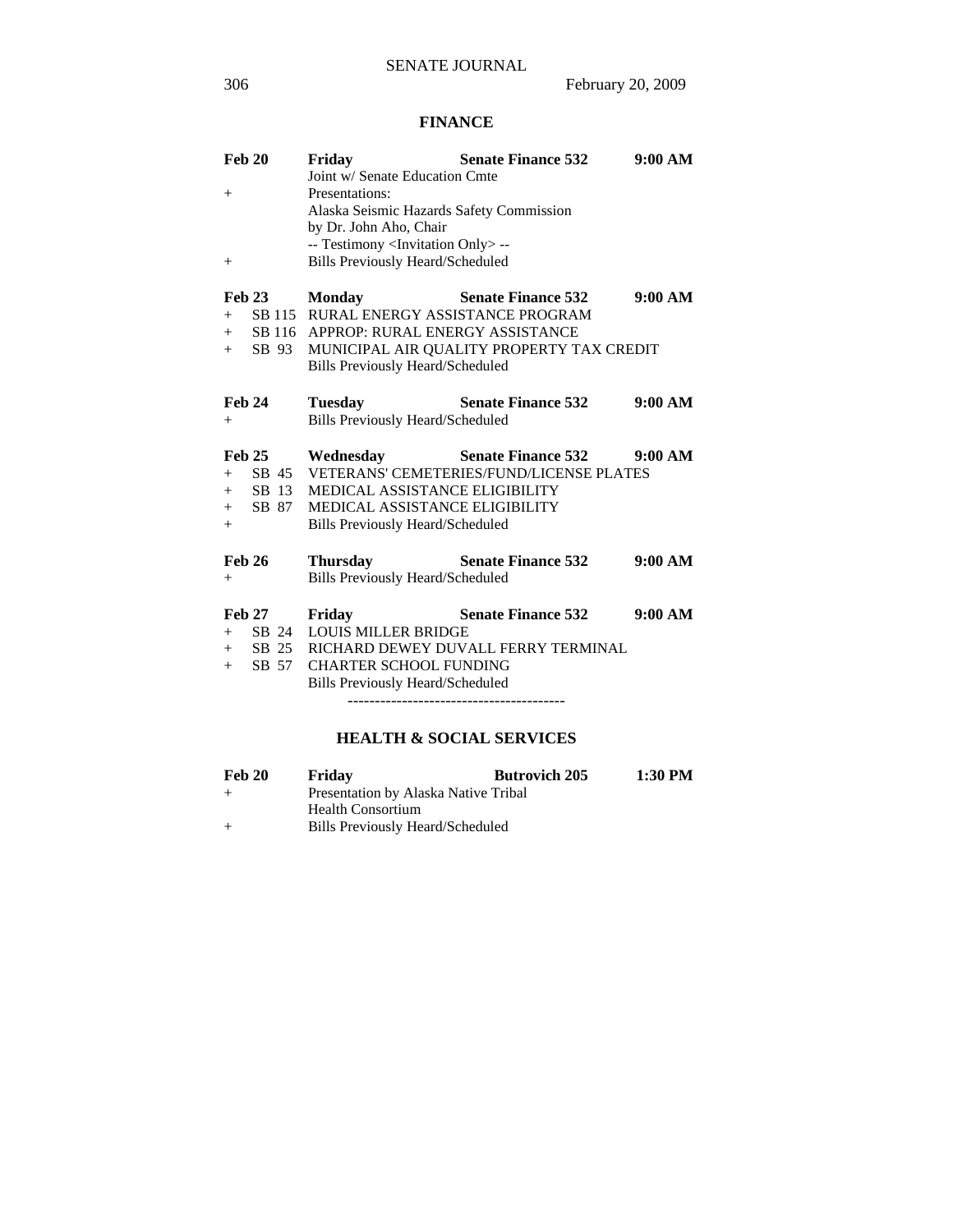# **HEALTH & SOCIAL SERVICES (continued)**

| <b>Feb 23</b> | <b>Monday</b>                              | $1:30$ PM<br><b>Butrovich 205</b>    |  |
|---------------|--------------------------------------------|--------------------------------------|--|
| SB 98<br>$+$  | <b>MEDICAL PATIENT BILLING DISCLOSURES</b> |                                      |  |
| $+=$ SB 52    | SALVIA DIVINORUM AS CONTROLLED SUBSTANCE   |                                      |  |
| $+$           | <b>Bills Previously Heard/Scheduled</b>    |                                      |  |
| <b>Feb 25</b> | Wednesday                                  | 8:00 AM<br><b>Senate Finance 532</b> |  |
|               | Joint w/(H) Health & Social Services       |                                      |  |
|               | Key Campaign                               |                                      |  |
| <b>Feb 25</b> | Wednesday                                  | $1:30$ PM<br><b>Butrovich 205</b>    |  |
| SB 35<br>$+=$ | <b>EXTEND SUICIDE PREVENTION COUNCIL</b>   |                                      |  |
| SB 96<br>$+$  | CHILD SUPPORT/ CASH MEDICAL SUPPORT        |                                      |  |
| $+$           | Bills Previously Heard/Scheduled           |                                      |  |
| <b>Feb 27</b> | Friday                                     | <b>Butrovich 205</b><br>1:30 PM      |  |
| SB 47<br>$+$  | STATUTE OF LIMITATION FOR SEXUAL OFFENSES  |                                      |  |
| $+$           | Bills Previously Heard/Scheduled           |                                      |  |
|               |                                            |                                      |  |

# **JUDICIARY**

| <b>Feb 20</b> | Friday                                   | <b>Capitol 120</b> | 1:30 PM   |
|---------------|------------------------------------------|--------------------|-----------|
| $^{+}$        | Joint $w/(H)$ Judiciary                  |                    |           |
|               | <b>Confirmation Hearings:</b>            |                    |           |
|               | Board of Governors of the Alaska Bar     |                    |           |
|               | Commission on Judicial Conduct           |                    |           |
|               | Alaska Judicial Council                  |                    |           |
|               | <b>Violent Crimes Compensation Board</b> |                    |           |
|               |                                          |                    |           |
| <b>Feb 23</b> | <b>Monday</b>                            | Beltz 211          | $1:30$ PM |
| SB 85<br>$+$  | ALCOHOL: LOCAL OPTION/LICENSING/MINORS   |                    |           |
|               |                                          |                    |           |
| <b>Feb 25</b> | Wednesday                                | Beltz 211          | 1:30 PM   |
| $+$           | SB 110 PRESERVATION OF EVIDENCE          |                    |           |
| $^{+}$        | <b>Bills Previously Heard/Scheduled</b>  |                    |           |
|               |                                          |                    |           |
| <b>Feb 27</b> | Friday                                   | Beltz 211          | $1:30$ PM |
| $^{+}$        | Bills Previously Heard/Scheduled         |                    |           |
|               |                                          |                    |           |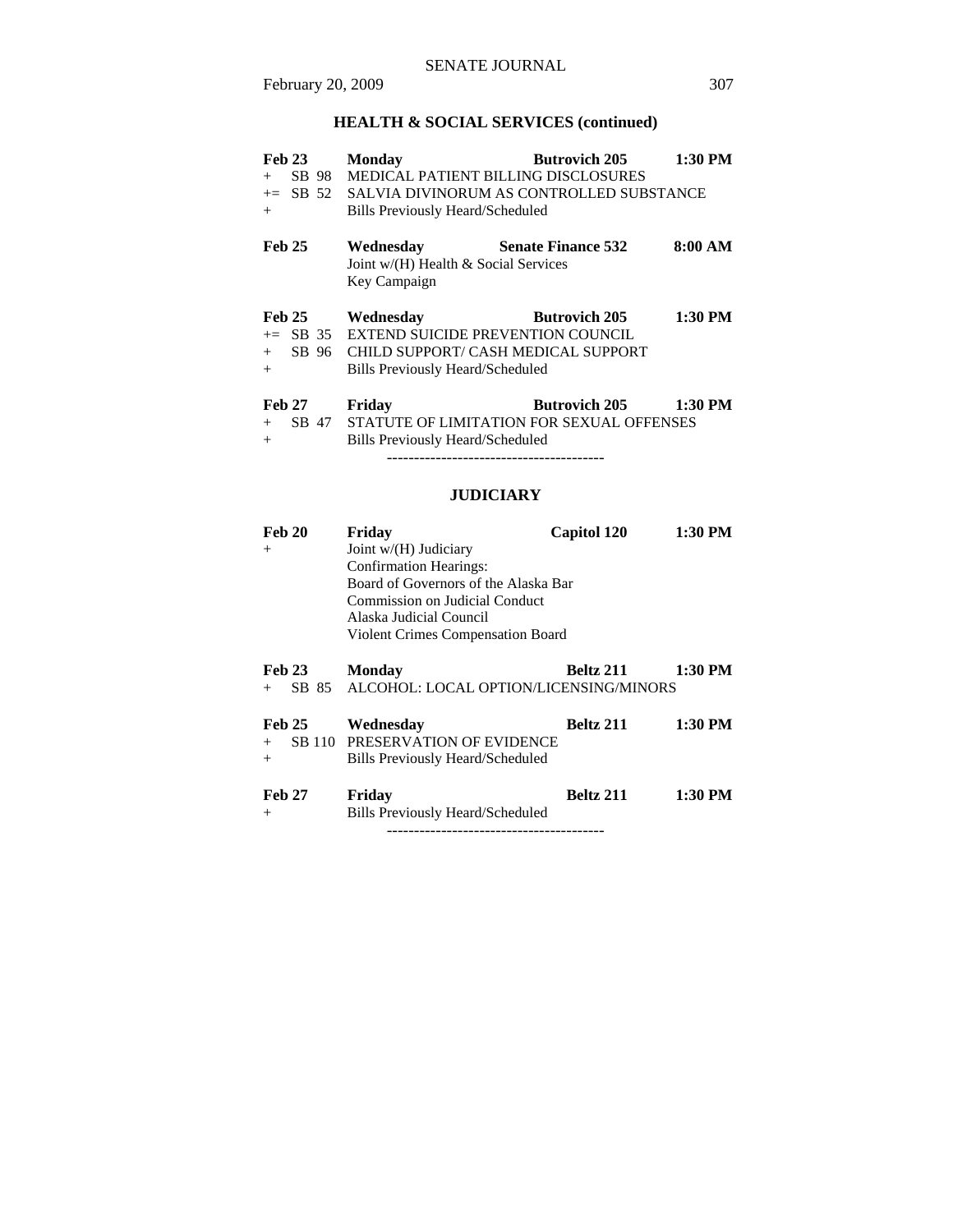# **LABOR & COMMERCE**

| Feb 24        |  | <b>Tuesday</b>                                   | Beltz 211 | 1:30 PM |
|---------------|--|--------------------------------------------------|-----------|---------|
| $\pm$ SB 1    |  | ALASKA MINIMUM WAGE                              |           |         |
|               |  | += SB 84 AIDEA: BONDING LIMITS; CONFIDENTIALITY  |           |         |
| $+$           |  | <b>Bills Previously Heard/Scheduled</b>          |           |         |
|               |  |                                                  |           |         |
| <b>Feb 26</b> |  | <b>Thursday</b>                                  | Beltz 211 | 1:30 PM |
|               |  | += SB 23 REPEAL DEFINED CONTRIB RETIREMENT PLANS |           |         |
|               |  | HB 104 WORKERS COMP. MEDICAL TREATMENT FEES      |           |         |
|               |  | $\le$ Pending Referral $>$                       |           |         |
| $+$           |  | <b>Bills Previously Heard/Scheduled</b>          |           |         |
|               |  |                                                  |           |         |

# **RESOURCES**

| <b>Feb 20</b> | Friday                                            | <b>Butrovich 205</b>                     | 3:30 PM   |
|---------------|---------------------------------------------------|------------------------------------------|-----------|
| $+$           | Overview:                                         |                                          |           |
|               | Securing a New Supply of Natural Gas for          |                                          |           |
|               | Southcentral and Interior Alaska                  |                                          |           |
|               | (Bullet Line, Spur Line)                          |                                          |           |
|               | Palin Administration                              |                                          |           |
|               | Harold Heinz, ANGDA                               |                                          |           |
|               | <b>Enstar Natural Gas Company</b>                 |                                          |           |
| <b>Feb 23</b> | <b>Monday</b>                                     | <b>Butrovich 205</b>                     | 3:30 PM   |
|               | Overview:                                         |                                          |           |
| $^{+}$        |                                                   | Updated Information on the Susitna Hydro |           |
|               | Project Alaska Energy Authority;                  |                                          |           |
| $^{+}$        |                                                   | Proposed Chakachamna Hydro Project;      |           |
|               |                                                   | TDX Power: Nick Goodman, Pres. and       |           |
|               | Eric Yould, Program Director                      |                                          |           |
| <b>Feb 25</b> | Wednesday                                         | <b>Senate Finance 532</b>                | $3:00$ PM |
|               |                                                   | Please Note Time & Location Change       |           |
| $^{+}$        | Overview: Alaska Mining Industry                  |                                          |           |
|               | -- Testimony <invitation only=""> --</invitation> |                                          |           |
| <b>Feb 27</b> | Friday                                            | <b>Butrovich 205</b>                     | 3:30 PM   |
| $+$           |                                                   | Overview: Pebble Mine Permitting and     |           |
|               | <b>Associated Issues</b>                          |                                          |           |
|               | -- Testimony <invitation only=""> --</invitation> |                                          |           |
|               |                                                   |                                          |           |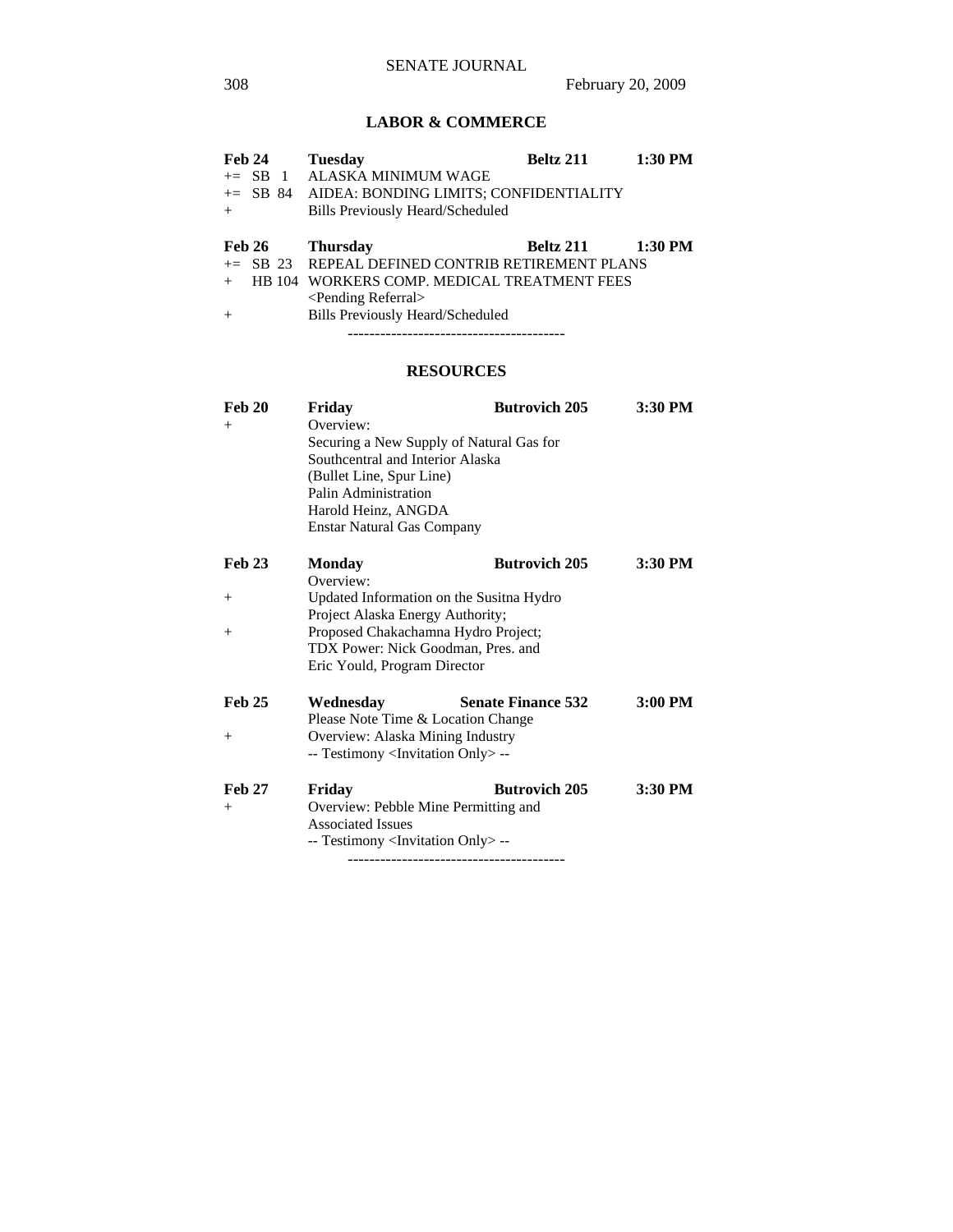### SENATE JOURNAL

February 20, 2009 309

### **STATE AFFAIRS**

| <b>Feb 24</b> |                  | <b>Tuesday</b>                            | Beltz 211 | 9:00 AM |
|---------------|------------------|-------------------------------------------|-----------|---------|
| $^{+}$        | SIR <sub>6</sub> | <b>OPPOSE H.R. 45 IN CONGRESS</b>         |           |         |
| $+$           | SB 50            | IDITAROD REGISTRATION PLATES              |           |         |
| $+$           | SB 19            | COMPLAINTS AGAINST PEACE OFFICERS/VPSOS   |           |         |
|               |                  | Bills Previously Heard/Scheduled          |           |         |
|               |                  |                                           |           |         |
|               |                  |                                           |           |         |
| <b>Feb 26</b> |                  | <b>Thursday</b>                           | Beltz 211 | 9:00 AM |
| $^{+}$        | SB 49            | BLOOD DONATION AWARENESS FUND             |           |         |
| $+$           | SB 29            | NAMING THOMAS B. STEWART LEG. OFFICE BLDG |           |         |
|               |                  | Bills Previously Heard/Scheduled          |           |         |

# **TRANSPORTATION**

|  | Feb 24 Tuesday                             | <b>Butrovich 205</b> | $1:00 \text{ PM}$ |
|--|--------------------------------------------|----------------------|-------------------|
|  | SB 111 INTRASTATE AIR SERVICE CERTIFICATES |                      |                   |
|  | $=$ SB 59 LOW-SPEED MOTOR VEHICLES         |                      |                   |
|  | SB 51 MOTOR VEHICLE WINDOW TINTING         |                      |                   |
|  |                                            |                      |                   |

| <b>Feb 26</b> | <b>Thursday</b>      | <b>Butrovich 205</b> | $1:00$ PM |
|---------------|----------------------|----------------------|-----------|
|               | No Meeting Scheduled |                      |           |
|               |                      |                      |           |

# **FINANCE SUBCOMMITTEES**

#### **ADMINISTRATION**

| <b>Feb 25</b> | Wednesday                                                                     | <b>Beltz 211</b> | 3:30 PM |
|---------------|-------------------------------------------------------------------------------|------------------|---------|
|               | Review of Division of Motor Vehicles,                                         |                  |         |
|               | Division of General Services, and Public                                      |                  |         |
|               | <b>Broadcasting</b>                                                           |                  |         |
|               | -- Testimony <invitation only=""> --</invitation>                             |                  |         |
| Mar 09        | Monday                                                                        | Beltz 211        | 3:30 PM |
|               | Division/Program Reviews<br>-- Testimony <invitation only=""> --</invitation> |                  |         |
| Mar 11        | Wednesday                                                                     | <b>Beltz 211</b> | 3:30 PM |
|               | Residual Issues/Close-out                                                     |                  |         |
|               | -- Testimony <invitation only=""> --</invitation>                             |                  |         |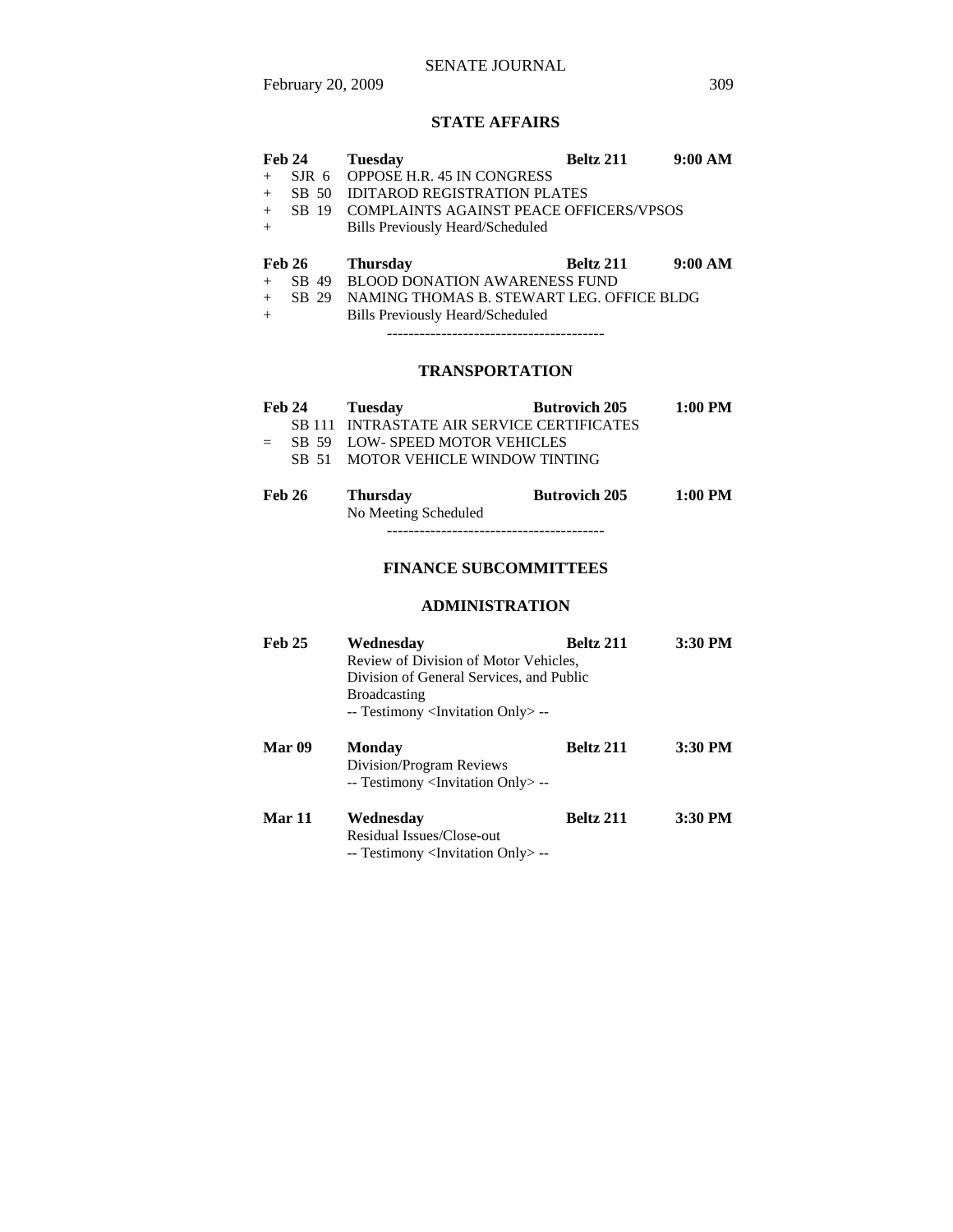# **ADMINISTRATION (continued)**

| <b>Mar 13</b> | Friday                                            | Beltz 211 | 3:30 PM |
|---------------|---------------------------------------------------|-----------|---------|
|               | Close-out                                         |           |         |
|               | -- Testimony <invitation only=""> --</invitation> |           |         |
|               |                                                   |           |         |

### **CORRECTIONS**

| Feb 20        | Friday<br>Overview         | Beltz 211 | 11:00 AM |
|---------------|----------------------------|-----------|----------|
| Mar 13        | Friday<br>Overview         | Beltz 211 | 11:00 AM |
| <b>Mar 16</b> | <b>Monday</b><br>Close-out | Beltz 211 | 3:00 PM  |
|               |                            |           |          |

#### **COURT SYSTEM**

| <b>Feb 26</b> | <b>Thursday</b><br><b>Court System Budget</b> | Fahrenkamp 203        | 4:00 PM |
|---------------|-----------------------------------------------|-----------------------|---------|
| <b>Mar 10</b> | <b>Tuesday</b><br><b>Court System Budget</b>  | <b>Fahrenkamp 203</b> | 4:00 PM |
|               |                                               |                       |         |

# **EDUCATION & EARLY DEVELOPMENT**

| <b>Feb 25</b><br>$+$ | Wednesday<br><b>EED</b> Budget       | <b>Senate Finance 532</b> | 5:00 PM |
|----------------------|--------------------------------------|---------------------------|---------|
| <b>Mar 12</b><br>$+$ | <b>Thursday</b><br><b>EED</b> Budget | <b>Butrovich 205</b>      | 4:00 PM |
|                      |                                      |                           |         |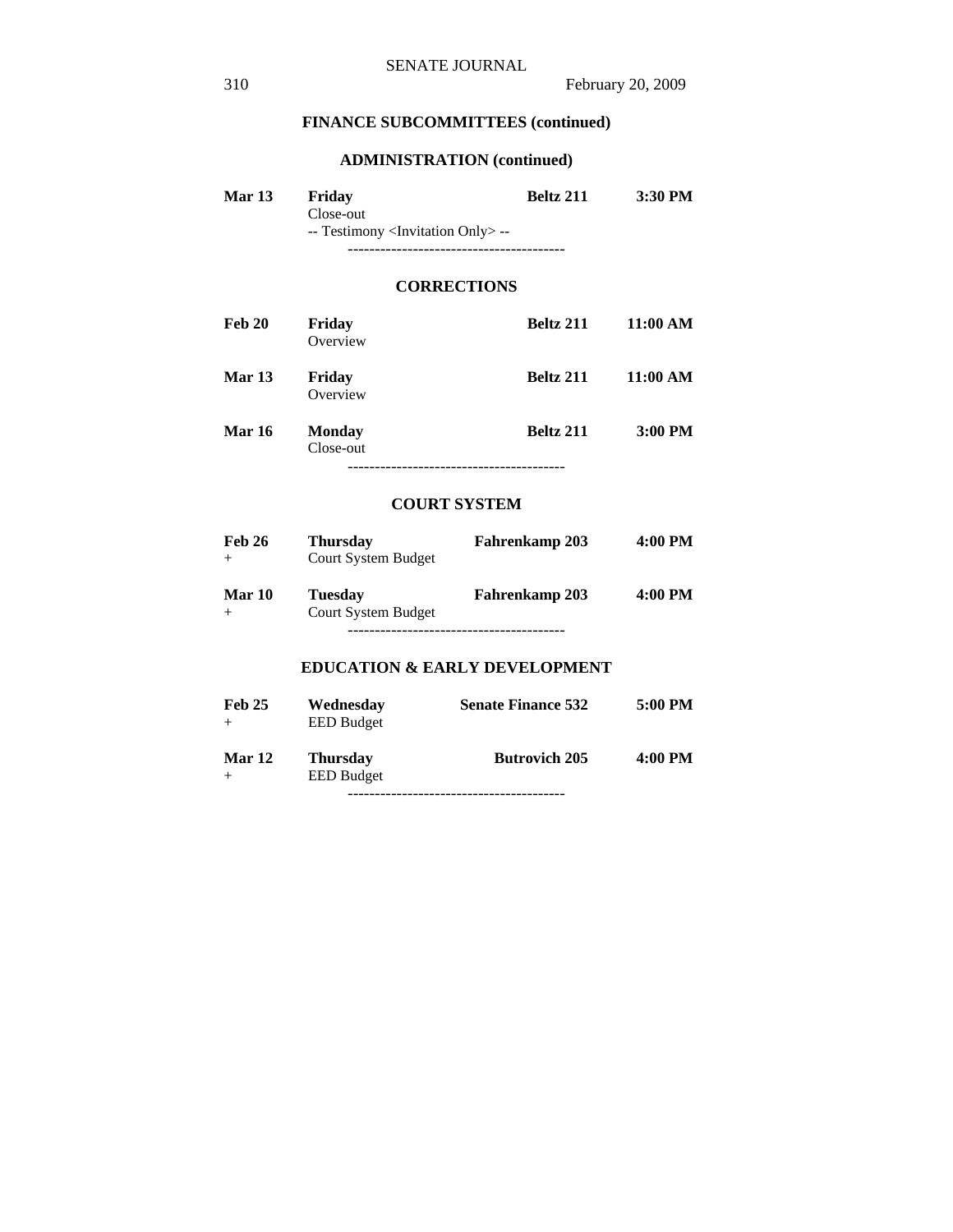## **ENVIRONMENTAL CONSERVATION**

| <b>Mar 12</b> | <b>Thursday</b><br>Overview | <b>Fahrenkamp 203</b> | $3:30$ PM |
|---------------|-----------------------------|-----------------------|-----------|
| <b>Mar 16</b> | <b>Monday</b><br>Close-out  | <b>Beltz 211</b>      | 5:00 PM   |
|               |                             |                       |           |

### **FISH & GAME**

- Feb 23 Monday Senate Finance 532 3:00 PM -- MEETING CANCELED -- Overview
- **Mar 19 Thursday Senate Finance 532 8:00 AM**  Department Close-out ----------------------------------------

#### **GOVERNOR**

| <b>Feb 20</b> | Friday<br>-- MEETING CANCELED --<br>Overview            | <b>Senate Finance 532</b> | $3:00$ PM |
|---------------|---------------------------------------------------------|---------------------------|-----------|
| <b>Feb 23</b> | Monday<br>$-$ Rescheduled from $02/20/09 -$<br>Overview | <b>Senate Finance 532</b> | $3:00$ PM |
| Mar 20        | Friday<br>Close-out                                     | <b>Senate Finance 532</b> | $3:00$ PM |
|               |                                                         |                           |           |

### **HEALTH & SOCIAL SERVICES**

| <b>Mar 03</b> | Tuesdav                                              | <b>Fahrenkamp 203</b> | 8:00 AM |
|---------------|------------------------------------------------------|-----------------------|---------|
| —             | <b>Public Health Initiatives</b>                     |                       |         |
|               | $-$ Testimony $\langle$ Invitation Only $\rangle$ -- |                       |         |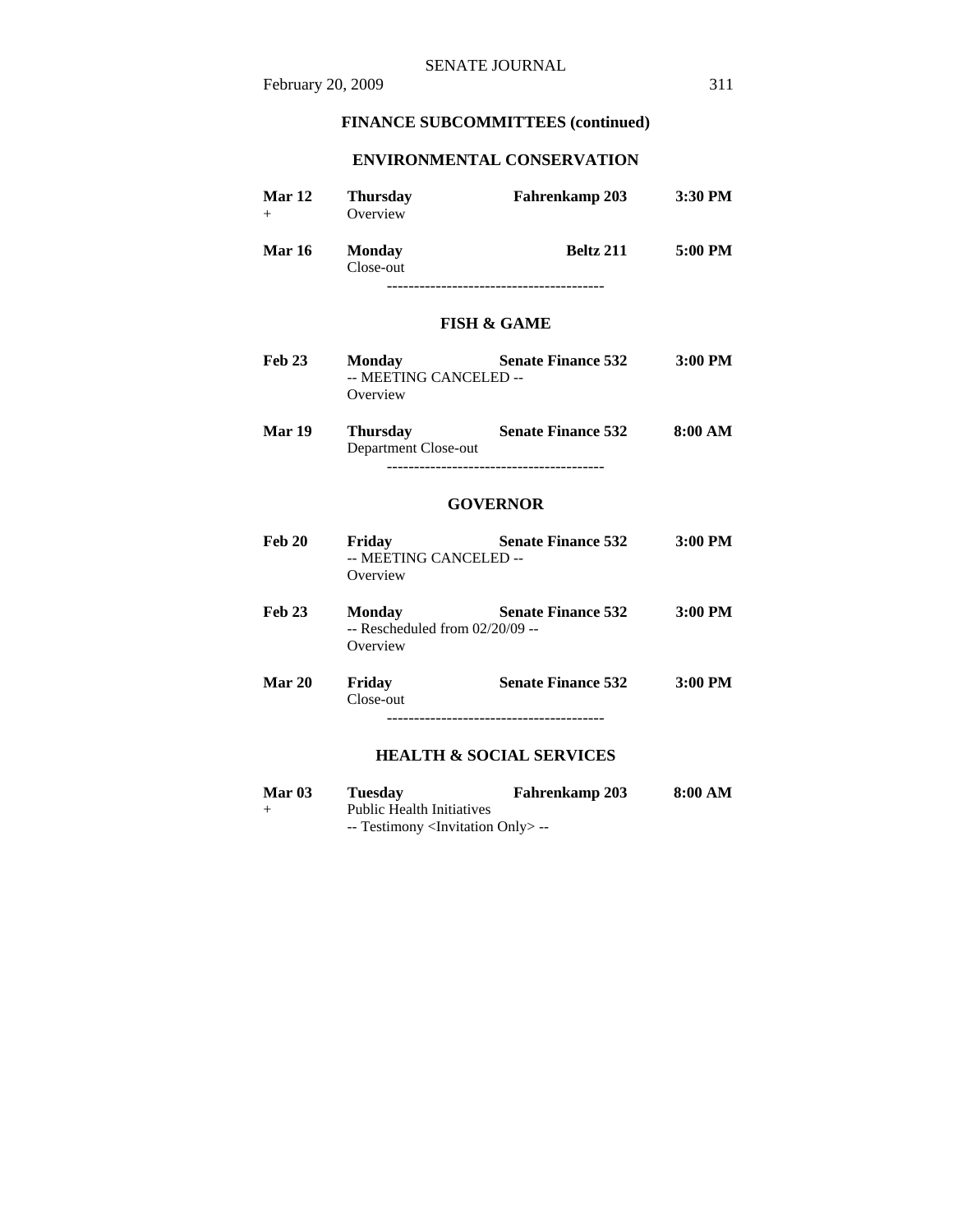# **HEALTH & SOCIAL SERVICES (continued)**

| <b>Mar 05</b> | <b>Thursday</b><br>-- MEETING CANCELED --                                                 | Fahrenkamp 203            | 8:00 AM   |  |  |
|---------------|-------------------------------------------------------------------------------------------|---------------------------|-----------|--|--|
| $+$           | Governor's Amendments, $\theta \& A$                                                      |                           |           |  |  |
|               | -- Testimony <invitation only=""> --</invitation>                                         |                           |           |  |  |
| Mar 10        | <b>Tuesday</b>                                                                            | <b>Butrovich 205</b>      | 3:00 PM   |  |  |
| $+$           | Governor's Amendments, $\theta \& A$<br>-- Testimony <invitation only=""> --</invitation> |                           |           |  |  |
| Mar 19        | <b>Thursday</b>                                                                           | <b>Senate Finance 532</b> | $3:00$ PM |  |  |
| $+$           | <b>Budget Close-out</b>                                                                   |                           |           |  |  |
|               | -- Testimony <invitation only=""> --</invitation>                                         |                           |           |  |  |
|               |                                                                                           |                           |           |  |  |

#### **LAW**

| Feb 24        | <b>Tuesday</b><br>Budget Overview: Dept of Law | <b>Senate Finance 532</b> | 1:30 PM   |
|---------------|------------------------------------------------|---------------------------|-----------|
| <b>Mar 03</b> | <b>Tuesday</b><br><b>Budget Detail</b>         | <b>Senate Finance 532</b> | 1:30 PM   |
| Mar 10        | <b>Tuesday</b><br><b>Budget Detail</b>         | <b>Senate Finance 532</b> | 1:30 PM   |
| <b>Mar 17</b> | <b>Tuesday</b><br>Subcommittee Close-out       | <b>Senate Finance 532</b> | $1:30$ PM |

### **LEGISLATURE**

| <b>Mar 20</b> | Friday    | <b>Senate Finance 532</b> | $3:30$ PM |
|---------------|-----------|---------------------------|-----------|
|               | Close-out |                           |           |
|               |           |                           |           |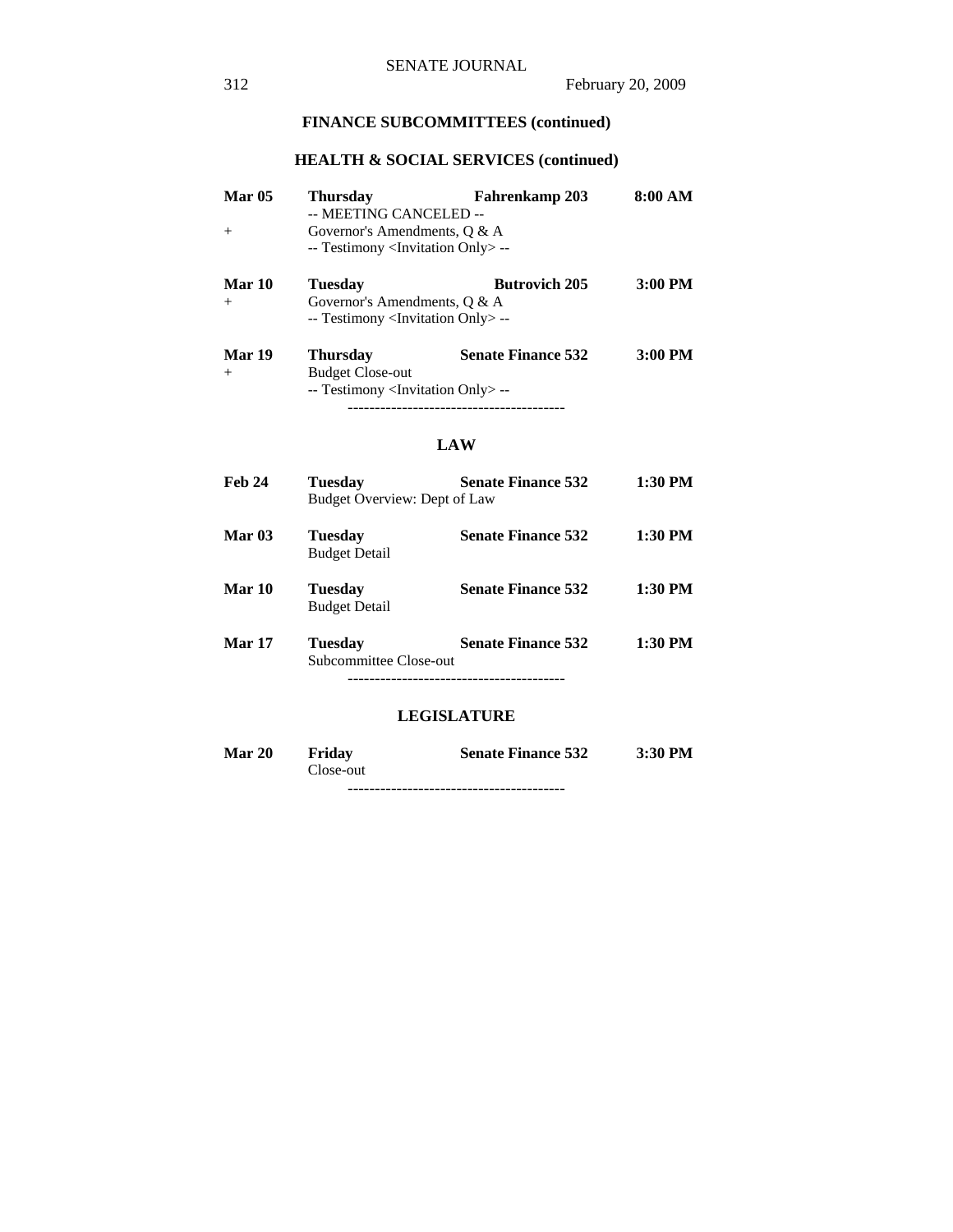# **NATURAL RESOURCES**

| <b>Feb 20</b><br>$^{+}$ | Friday<br>Division of Agriculture; Division of<br>Forestry<br>-- Testimony <invitation only=""> --</invitation> | Fahrenkamp 203<br>Continuation of Departmental Overview:                                                                                          | $1:00$ PM |
|-------------------------|-----------------------------------------------------------------------------------------------------------------|---------------------------------------------------------------------------------------------------------------------------------------------------|-----------|
| <b>Feb 24</b><br>$^{+}$ | Tuesdav<br>State Pipeline Coordinator's Office;<br>-- Testimony <invitation only=""> --</invitation>            | Fahrenkamp 203<br>Continuation of Departmental Overview:<br>Division of Parks and Outdoor Recreation;<br>Division of Coastal and Ocean Management | 4:00 PM   |

### **PUBLIC SAFETY**

| Mar 03        | <b>Tuesday</b>                                                                             | <b>Fahrenkamp 203</b> | 1:30 PM |
|---------------|--------------------------------------------------------------------------------------------|-----------------------|---------|
|               | Governor's Amendments - O & A Session<br>-- Testimony <invitation only=""> --</invitation> |                       |         |
| <b>Mar 17</b> | <b>Tuesday</b><br><b>Budget Close-out</b>                                                  | <b>Fahrenkamp 203</b> | 1:00 PM |

-- Testimony <Invitation Only> --

----------------------------------------

### **REVENUE**

| <b>Feb 26</b> | <b>Thursday</b><br>Budget Overview: Dept of Revenue | Fahrenkamp 203 | 1:30 PM |
|---------------|-----------------------------------------------------|----------------|---------|
| Mar 12        | <b>Thursday</b><br><b>Budget Detail</b>             | Fahrenkamp 203 | 1:30 PM |
| Mar 19        | <b>Thursday</b><br>Subcommittee Close-out           | Fahrenkamp 203 | 1:30 PM |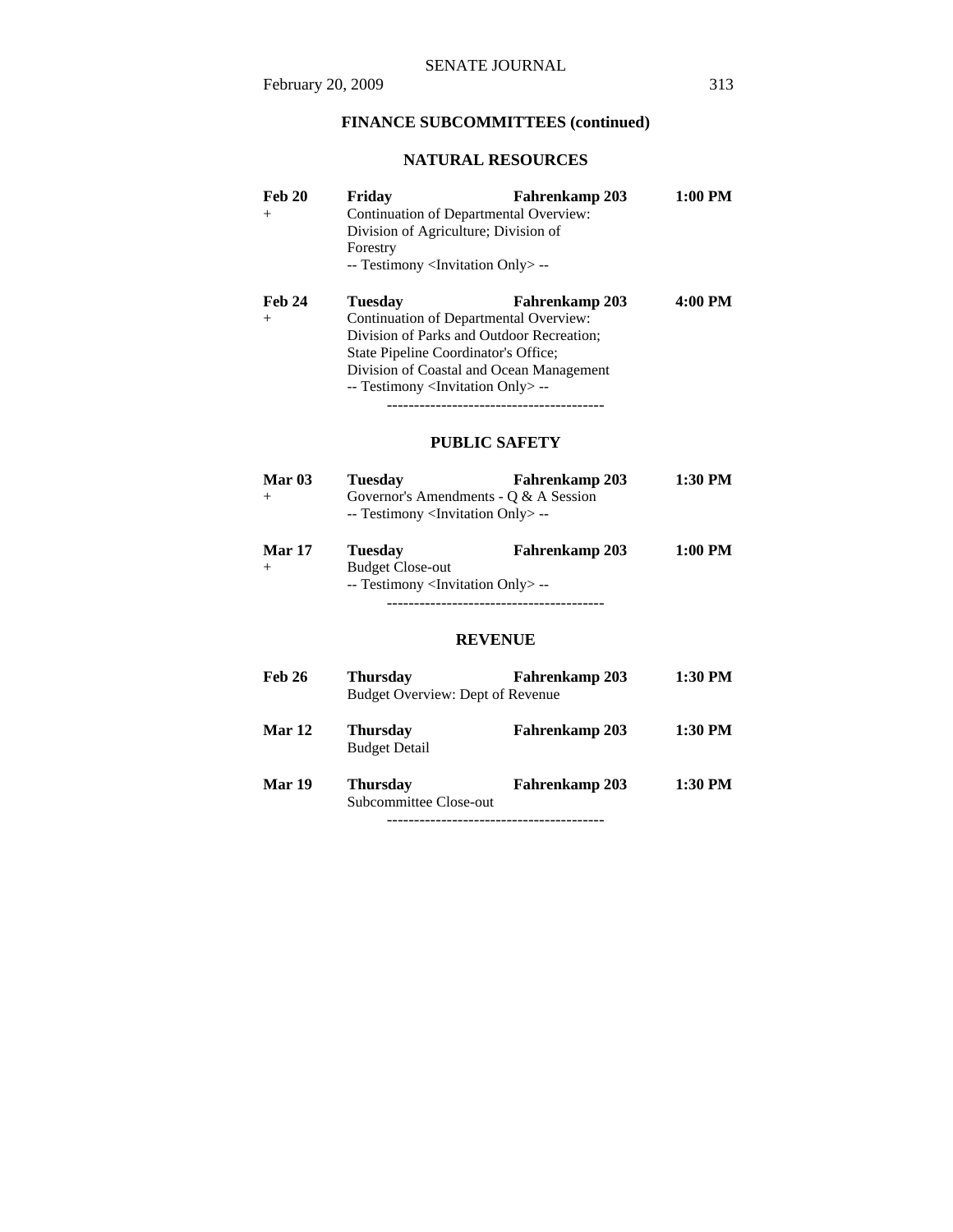# **TRANSPORTATION & PUBLIC FACILITIES**

| <b>Feb 24</b> | <b>Tuesday</b><br>Budget Overview: Dept. of Transportation | <b>Senate Finance 532</b> | 8:00 AM |
|---------------|------------------------------------------------------------|---------------------------|---------|
| <b>Mar 03</b> | <b>Tuesday</b><br><b>Budget Detail</b>                     | <b>Senate Finance 532</b> | 8:00 AM |
| Mar 10        | <b>Tuesday</b><br><b>Budget Detail</b>                     | <b>Senate Finance 532</b> | 8:00 AM |
| <b>Mar 17</b> | <b>Tuesday</b><br>Subcommittee Close-out                   | <b>Senate Finance 532</b> | 8:00 AM |

### **UNIVERSITY OF ALASKA**

| Mar 18 | Wednesday | <b>Senate Finance 532</b> | 8:00 AM |
|--------|-----------|---------------------------|---------|
|        | Close-out |                           |         |
|        |           |                           |         |

### **SPECIAL COMMITTEES**

### **ENERGY**

| <b>Feb 26</b> | <b>Thursday</b>                          | <b>Senate Finance 532</b>  | 3:00 PM  |
|---------------|------------------------------------------|----------------------------|----------|
|               | Joint w/(H) ENERGY                       |                            |          |
|               | Work Session: Comprehensive Energy Plan  |                            |          |
|               | Presenters: Gwen Holdman, Dir., Alaska   |                            |          |
|               | Center for Energy and Power; David Hobbs |                            |          |
|               | and Jim Meitl, Cambridge Energy Research |                            |          |
|               | Associates: Darrell Smith, Black Lion    |                            |          |
|               | Energae                                  |                            |          |
|               |                                          |                            |          |
| <b>Feb 27</b> | Friday                                   | <b>Beltz 211</b>           | 11:00 AM |
| $-$ CD        |                                          | <b>TAV CDENIT</b><br>DDAN. |          |

| $\Gamma$ CD 41 $\Gamma$ 110ay |                                               | DERE $\angle 211$ $\angle 11.00$ AR |  |
|-------------------------------|-----------------------------------------------|-------------------------------------|--|
|                               | $\pm$ SB 31 GEOTHERMAL ELEC. PROD. TAX CREDIT |                                     |  |
|                               | $+$ HCR 2 IN-STATE GAS PIPELINE               |                                     |  |
|                               | + HCR 3 IN-STATE GAS PIPELINE                 |                                     |  |
|                               | $+$ HCR 4 IN-STATE GAS PIPELINE               |                                     |  |
|                               | $+$ HCR 5 IN-STATE GAS PIPELINE               |                                     |  |
|                               |                                               |                                     |  |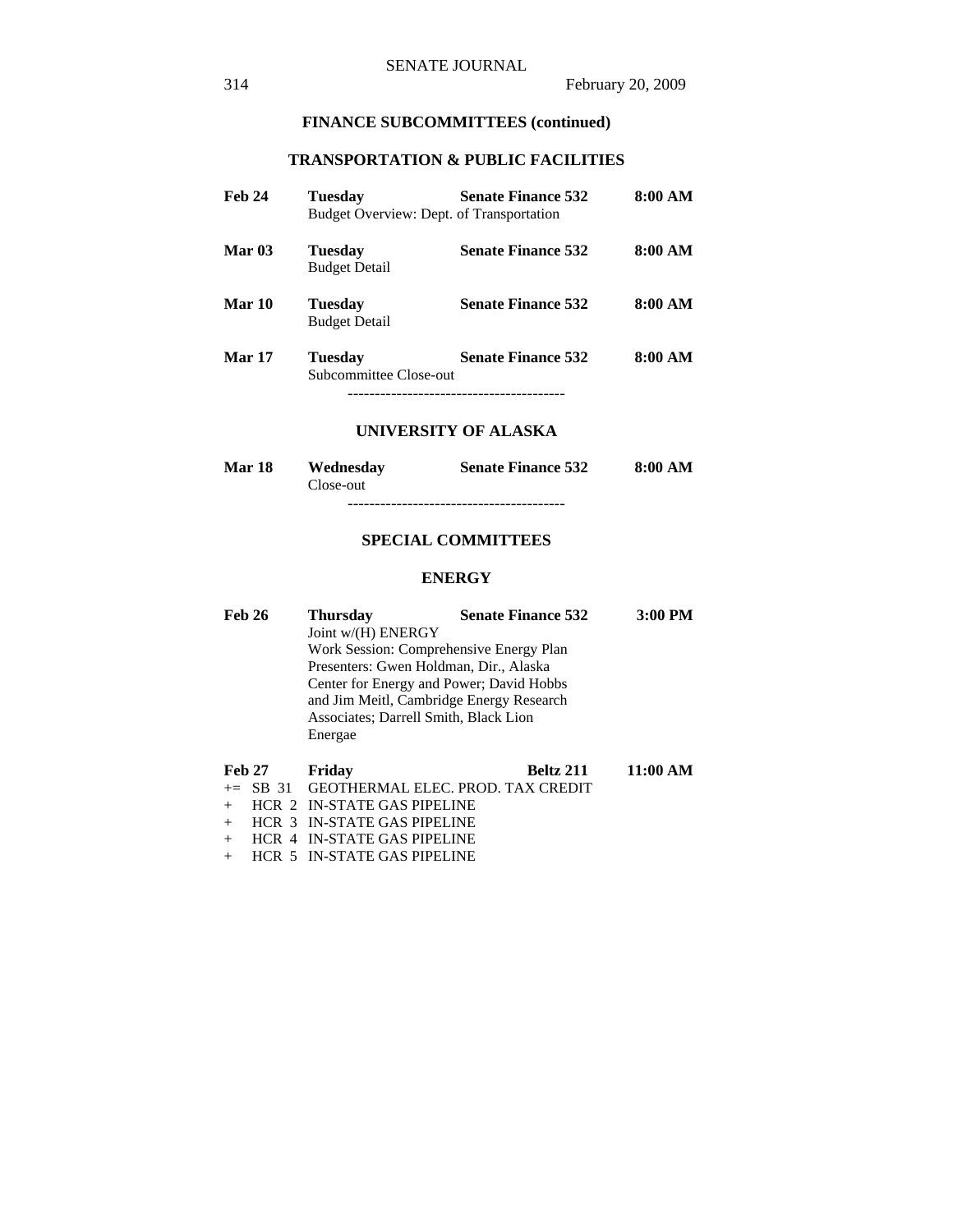# **SPECIAL COMMITTEES (continued)**

# **WORLD TRADE, TECH, INNOVATIONS**

| <b>Feb 26</b> | <b>Thursday</b>                       | <b>Butrovich 205</b> | 8:00 AM |
|---------------|---------------------------------------|----------------------|---------|
|               | Alternative Energy Opportunities and  |                      |         |
|               | Technologies in Arctic and Sub-Arctic |                      |         |
|               | Alaska                                |                      |         |
|               | Presenter: Mead Treadwell, Chair U.S. |                      |         |
|               | <b>Arctic Research Commission</b>     |                      |         |
|               |                                       |                      |         |

### **JOINT COMMITTEES**

### **ARMED SERVICES COMMITTEE**

| Mar <sub>02</sub> | <b>Monday</b>                                     | <b>Senate Finance 532</b>               | $3:00$ PM |
|-------------------|---------------------------------------------------|-----------------------------------------|-----------|
| $^{+}$            |                                                   | Lt. General Dana Atkins, Commander of   |           |
|                   |                                                   | Alaskan Command, Alaskan North American |           |
|                   |                                                   | Aerospace Defense Command Region        |           |
|                   |                                                   | Lt. General (AK) Craig E. Campbell,     |           |
|                   | Commissioner / Adjutant General,                  |                                         |           |
|                   | Alaska National Guard and the Dept. of            |                                         |           |
|                   | Military & Veterans Affairs                       |                                         |           |
|                   | Presentation: Outlook on military                 |                                         |           |
|                   | construction under the new Obama                  |                                         |           |
|                   |                                                   | Administration and continued military   |           |
|                   | expansion in Alaska                               |                                         |           |
|                   | -- Testimony <invitation only=""> --</invitation> |                                         |           |
|                   |                                                   |                                         |           |

## **LEGISLATIVE BUDGET & AUDIT**

| <b>Feb 25</b> | Wednesday                                         | <b>House Finance 519</b>                  | 5:00 PM |
|---------------|---------------------------------------------------|-------------------------------------------|---------|
|               | $-$ Rescheduled to 03/02/09 $-$                   |                                           |         |
|               |                                                   | Preliminary Audit - FY08 Statewide Single |         |
|               | Audit                                             |                                           |         |
|               | <b>Other Committee Business</b>                   |                                           |         |
|               | -- Testimony <invitation only=""> --</invitation> |                                           |         |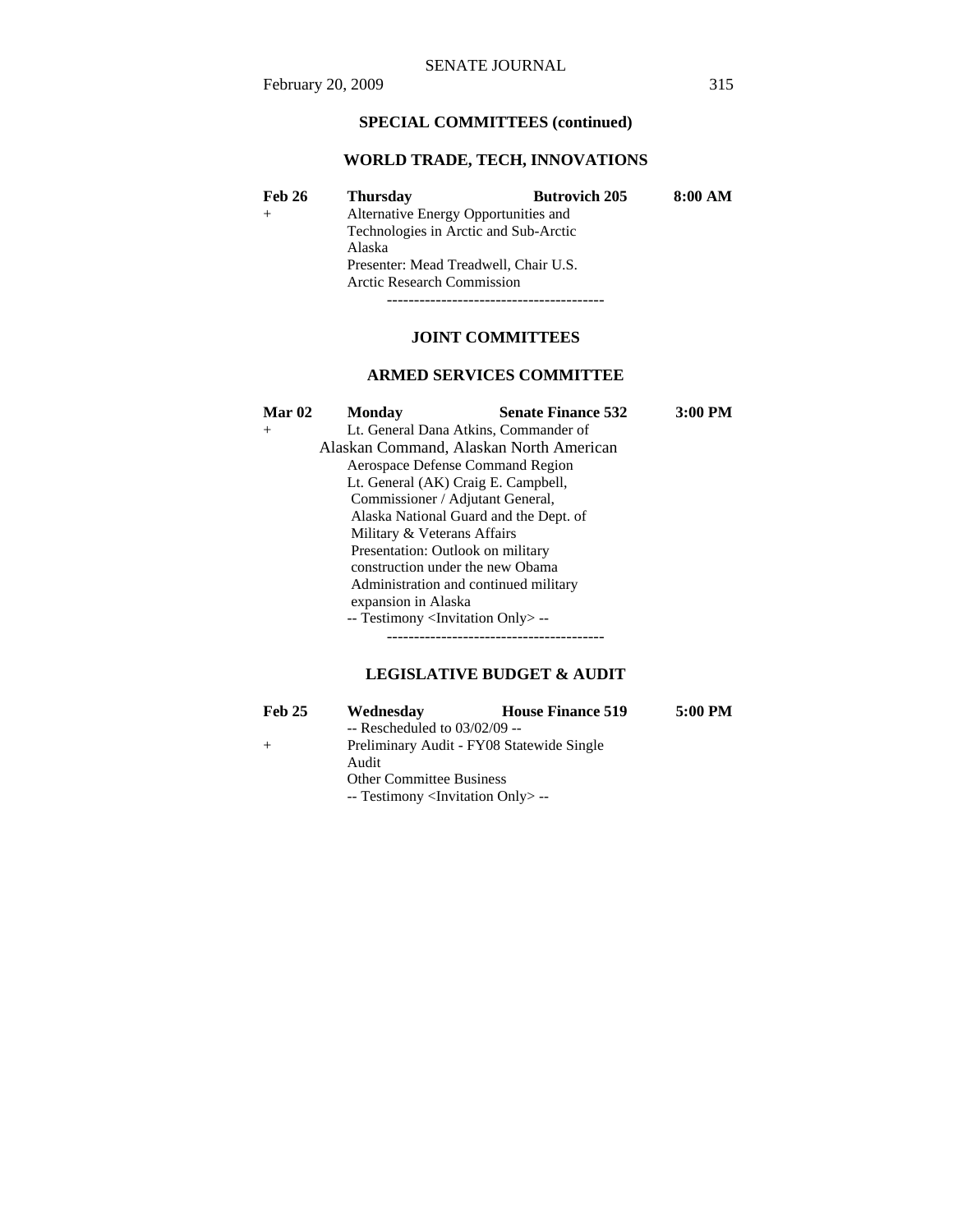## **JOINT COMMITTEES (continued)**

#### **LEGISLATIVE BUDGET & AUDIT (continued)**

| Mar 02 | <b>Monday</b>                                     | <b>House Finance 519</b>                  | 5:00 PM |
|--------|---------------------------------------------------|-------------------------------------------|---------|
|        | $-$ Rescheduled from 02/25/09 $-$                 |                                           |         |
| $^{+}$ |                                                   | Preliminary Audit - FY08 Statewide Single |         |
|        | <b>Audit-Executive Session</b>                    |                                           |         |
|        | <b>Other Committee Business</b>                   |                                           |         |
|        | -- Testimony <invitation only=""> --</invitation> |                                           |         |
|        |                                                   |                                           |         |

### **LEGISLATIVE COUNCIL**

| <b>Feb 23</b> | <b>Monday</b>                            | <b>Senate Finance 532</b>               | 5:00 PM |  |
|---------------|------------------------------------------|-----------------------------------------|---------|--|
|               | Late Per Diem Approvals                  |                                         |         |  |
|               |                                          | <b>Ratification of Charitable Event</b> |         |  |
|               | Cutting Edge Development Inc. Contract   |                                         |         |  |
|               | Amendment                                |                                         |         |  |
|               | Legislative Council FY10 Budget Proposal |                                         |         |  |
|               | Travel and Moving Policy Amendment       |                                         |         |  |
|               | Revisor's Bill Introduction              |                                         |         |  |
|               | Update on Legislative Commemorative Coin |                                         |         |  |
|               | <b>Other Business</b>                    |                                         |         |  |
|               |                                          |                                         |         |  |

### **SELECT COMMITTEE ON LEGISLATIVE ETHICS**

Feb 24 Tuesday Butrovich 205 9:00 AM Full Committee: Open Session Election of Chairs Public Comment Chair/Staff Report Budget Sanctioned Charity Events Exempt Positions 2009 Suggested Legislation Advisory Opinion 08-05 State Facilities Advisory Opinion 09-01 Newsletters Executive Session Advisory Opinion 09-02 Public Session Other Business ----------------------------------------